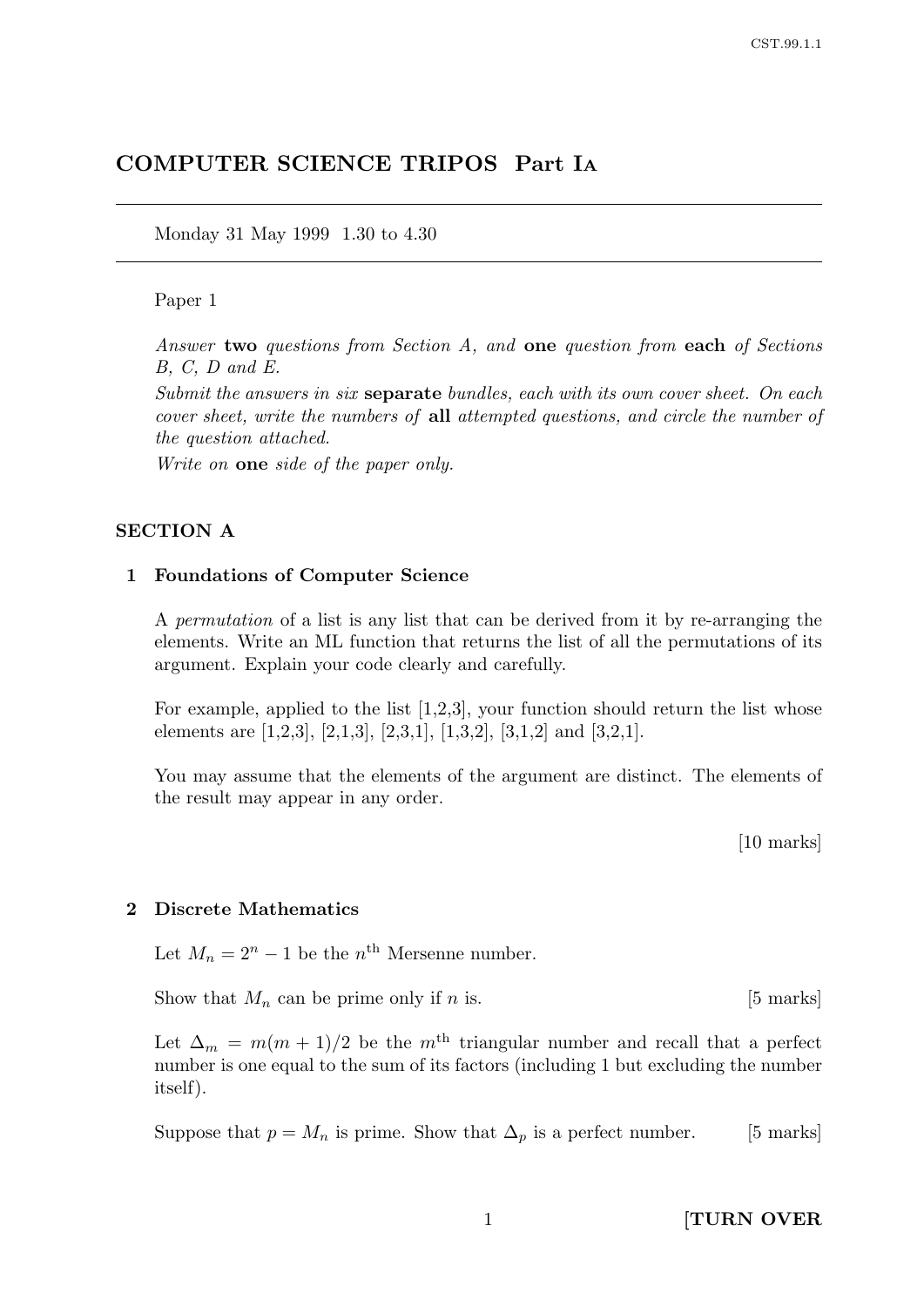# 3 Programming in Java

In a large project it is possible that two programmers, working on different parts of the code, happen to select the same name for something that they define. If this accident leads to some third programmer accessing the wrong one of these two versions the results could be unsatisfactory. Explain the steps that the designers of the Java language have taken to reduce the probability of such clashes. [10 marks]

# 4 Operating Systems

An operating system uses a single queue round-robin scheduling algorithm for all processes. You are told that a quantum of three time units is used.

What can you infer about the scheduling algorithm? [1 mark]

Why is this sort of algorithm suitable for a multi-user operating system? [1 mark]

The following processes are to be scheduled by the operating system.

|         |               | Required       |
|---------|---------------|----------------|
| Process | Creation Time | Computing Time |
|         |               |                |
| $P_2$   |               |                |
|         |               |                |

None of the processes ever blocks. New processes are added to the tail of the queue and do not disrupt the currently running process. Assuming context switches are instantaneous, determine the *response time* for each process. [6 marks]

Give one advantage and one disadvantage of using a small quantum. [2 marks]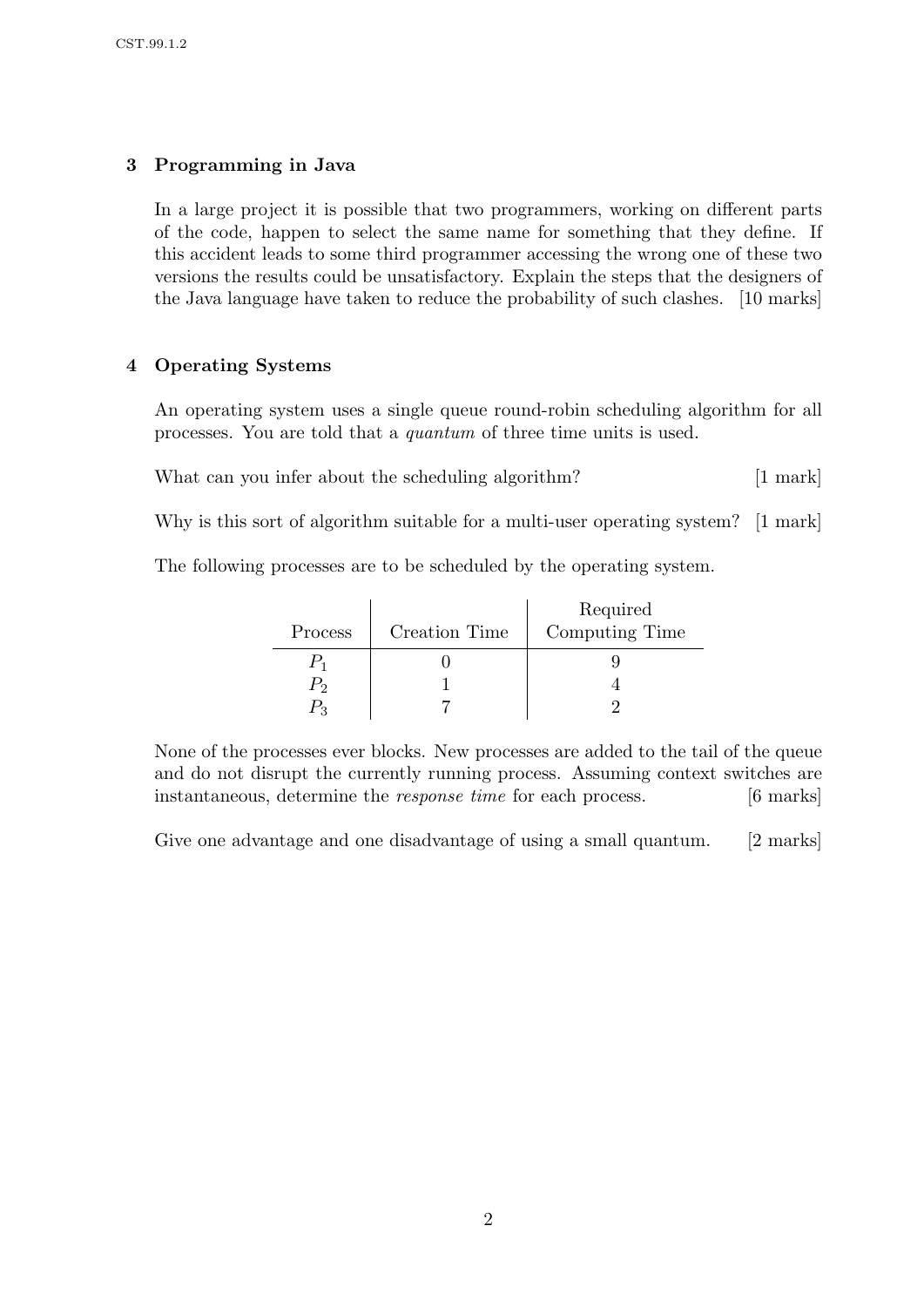## SECTION B

#### 5 Foundations of Computer Science

"We face the Year 2000 crisis because programmers did not apply the principles of data abstraction." Discuss. [4 marks]

Your employer asks you to implement a dictionary. The pattern of usage will consist of taking an empty dictionary and performing many insertions and lookups. You must choose one of three data structures. Each requires  $O(\log n)$  time for the lookup and update operations, where  $n$  is the number of items in the dictionary. They are (1) binary search trees, which take  $O(\log n)$  time in the average case; (2) balanced trees, which need complicated algorithms but take  $O(\log n)$  time in the worst case; (3) self-adjusting trees, which take  $O(\log n)$  amortised time in the worst case.

Explain the differences between the three notions of  $O(\log n)$  time. Argue that any of the three data structures might turn out to be the best, depending upon further details of the application. If no further details are available, which of the three is the safest choice? [8 marks]

An algorithm requires  $T(n)$  units of space given an input of size n, where the function  $T$  satisfies the recurrence

$$
T(1) = 1
$$
  
 
$$
T(n) = T(n/2) + n \qquad (n > 1).
$$

Express the algorithm's space requirement using O-notation, carefully justifying your answer. [8 marks]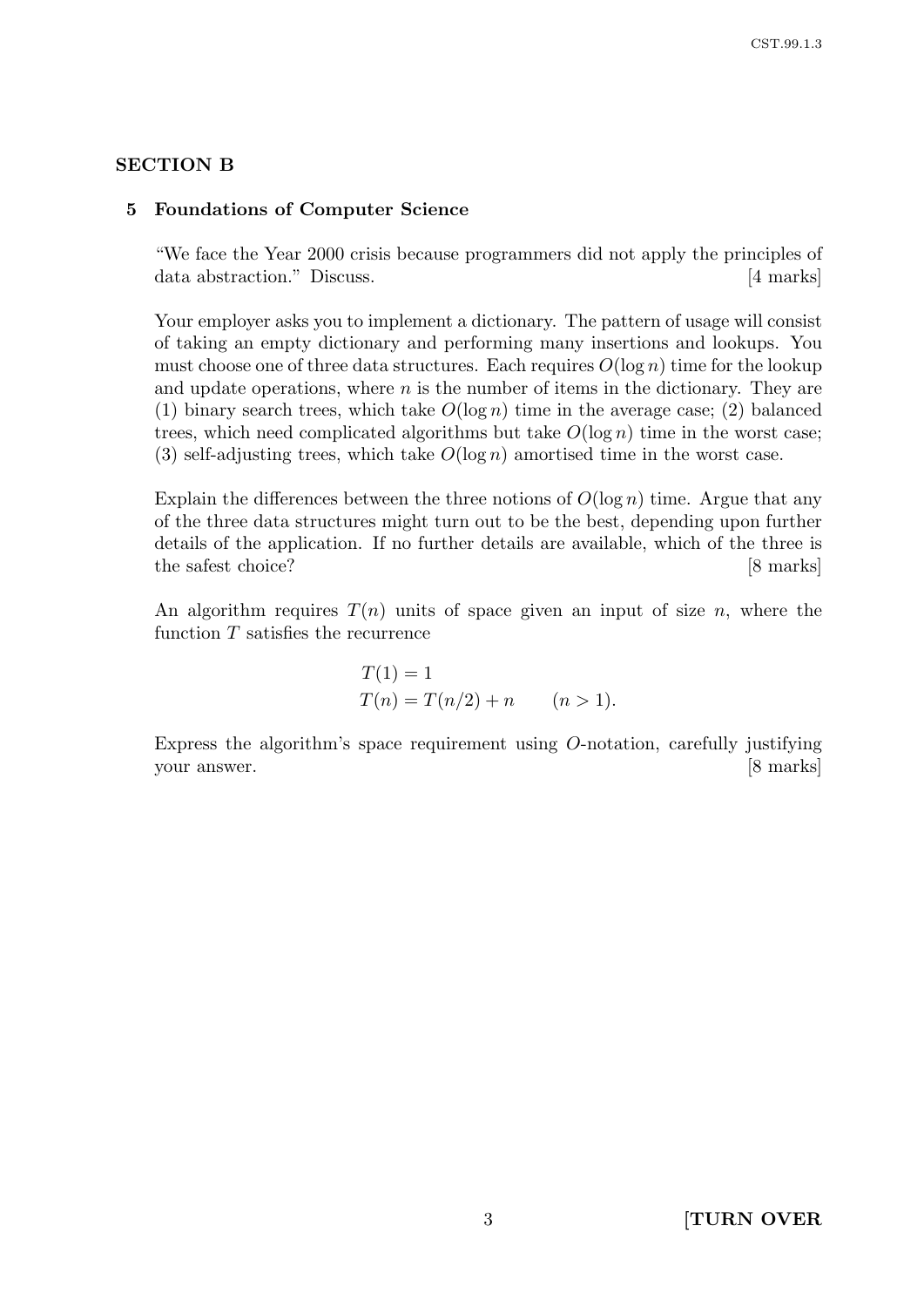# 6 Foundations of Computer Science

Describe ML's facilities for treating functions as data, giving examples of their use in programs. Illustrate your answer by discussing the function foldr:

```
fun foldr f ([, e) = e| foldr f (x::xs, e) = f(x, foldr f (xs,e));
```
[7 marks]

You have been asked to implement a data structure to represent family relationships. For each person, it should record his or her name, mother, father, and children. As a first attempt, you have been given the following datatype declaration:

```
datatype person = Person of string * person * person * person list;
```
Identify two problems with this declaration that make it unusable. Modify the declaration to correct these problems. [6 marks]

Consider the following, simpler data structure for associating a person with his or her children:

datatype famtree =  $B$  of string  $*$  famtree list;

Write an ML function that takes two arguments: a predicate  $P$  over family trees (a function of type  $f$ amtree- $\gt$ bool) and a family tree t. The result should be the list of all subtrees of  $t$  (possibly including  $t$  itself) satisfying the predicate. For full credit, give due attention to efficiency. [7 marks]

# SECTION C

# 7 Discrete Mathematics

Define Euler's totient function  $\phi(n)$ . [2 marks]

Prove the Fermat–Euler Theorem that  $a^{\phi(n)} \equiv 1 \pmod{n}$  for appropriate a.

[8 marks]

Deduce a theorem of Fermat about  $a^{p-1} - 1$  for a prime number p. [2 marks]

Given a prime, p, with  $p \neq 2$  and  $p \neq 5$ , show that there are infinitely many natural numbers, each of which has 9s as all its digits and which is divisible by p. [8 marks]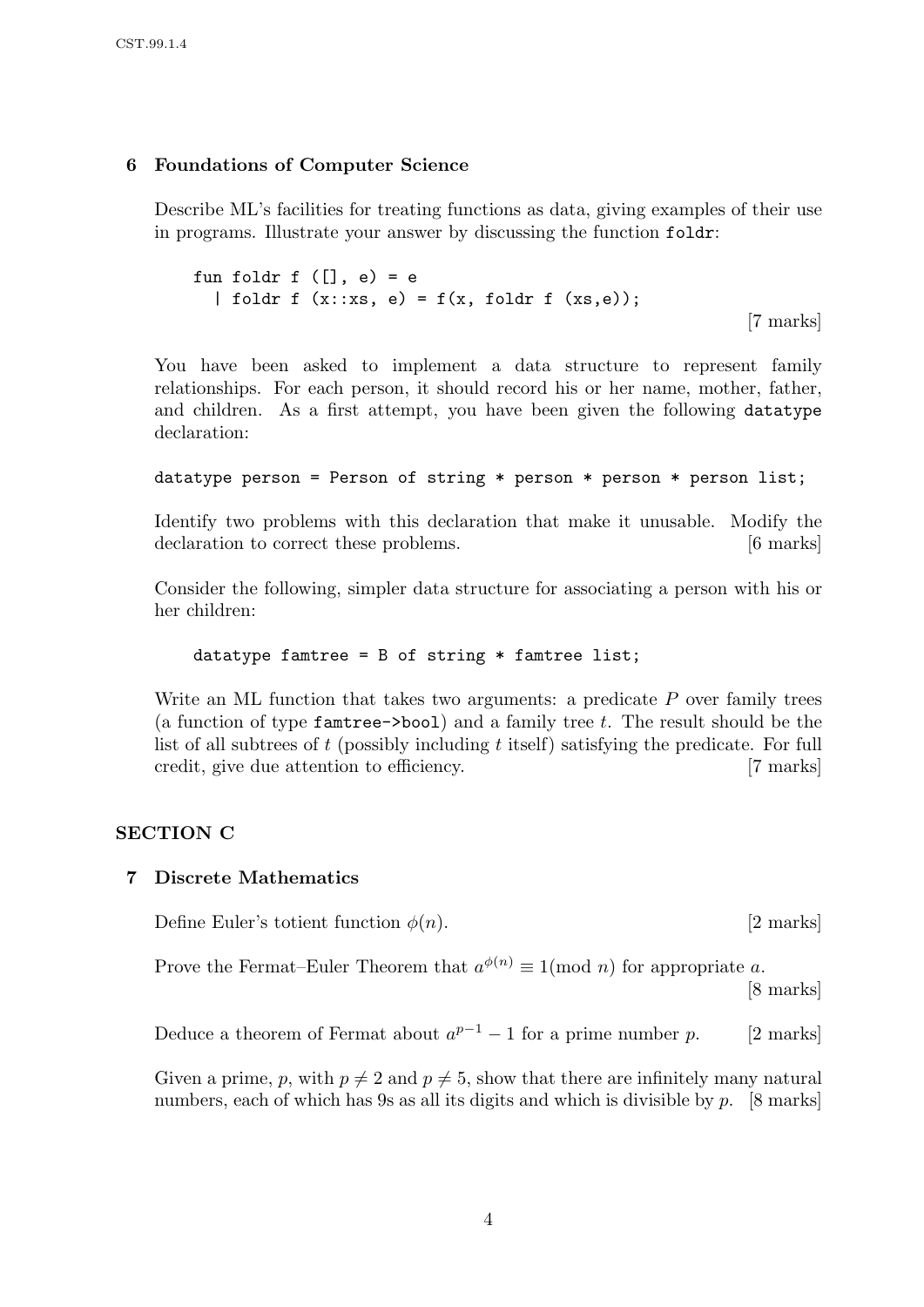# 8 Discrete Mathematics

Let  $\Omega$  be a universal set and define a relation between subsets  $A, B \subseteq \Omega$  by  $A \cong B \Leftrightarrow \exists$  a bijection  $f : A \rightarrow B$ . Prove carefully that  $\cong$  is an equivalence relation. [6 marks]

What does it mean to say that a set is *countable*? [2 marks]

State without proof the Schröder–Bernstein theorem concerning the existence of a bijection between two sets. [2 marks]

Show that the integers and the rational numbers are countable but that the real numbers are uncountable.  $[6 \text{ marks}]$ 

An ML program consists of a finite sequence of characters drawn from a finite alphabet. Show that the set of ML programs is countable. [4 marks]

### SECTION D

#### 9 Programming in Java

Explain how to set up a new sort of Java Exception called (say) "MyException". Describe the syntax associated both with causing such exceptions to be activated and with responding to occurrences of them. Do any special issues arise if an exception is to be used as a way of exiting through multiple layers of procedures, for instance if the exception will be activated from deep within a nest of calls of a pair of mutually recursive methods? [10 marks]

There are Java classes (each with a constructor) called File, FileInputStream, InputStreamReader. In the last of these there is a method read() which returns the integer code of the next Unicode character from the stream it represents. All the IO functions can raise some sub-class of IOException. Write code that counts the number of characters and lines in a file and displays those to System.out.

[10 marks]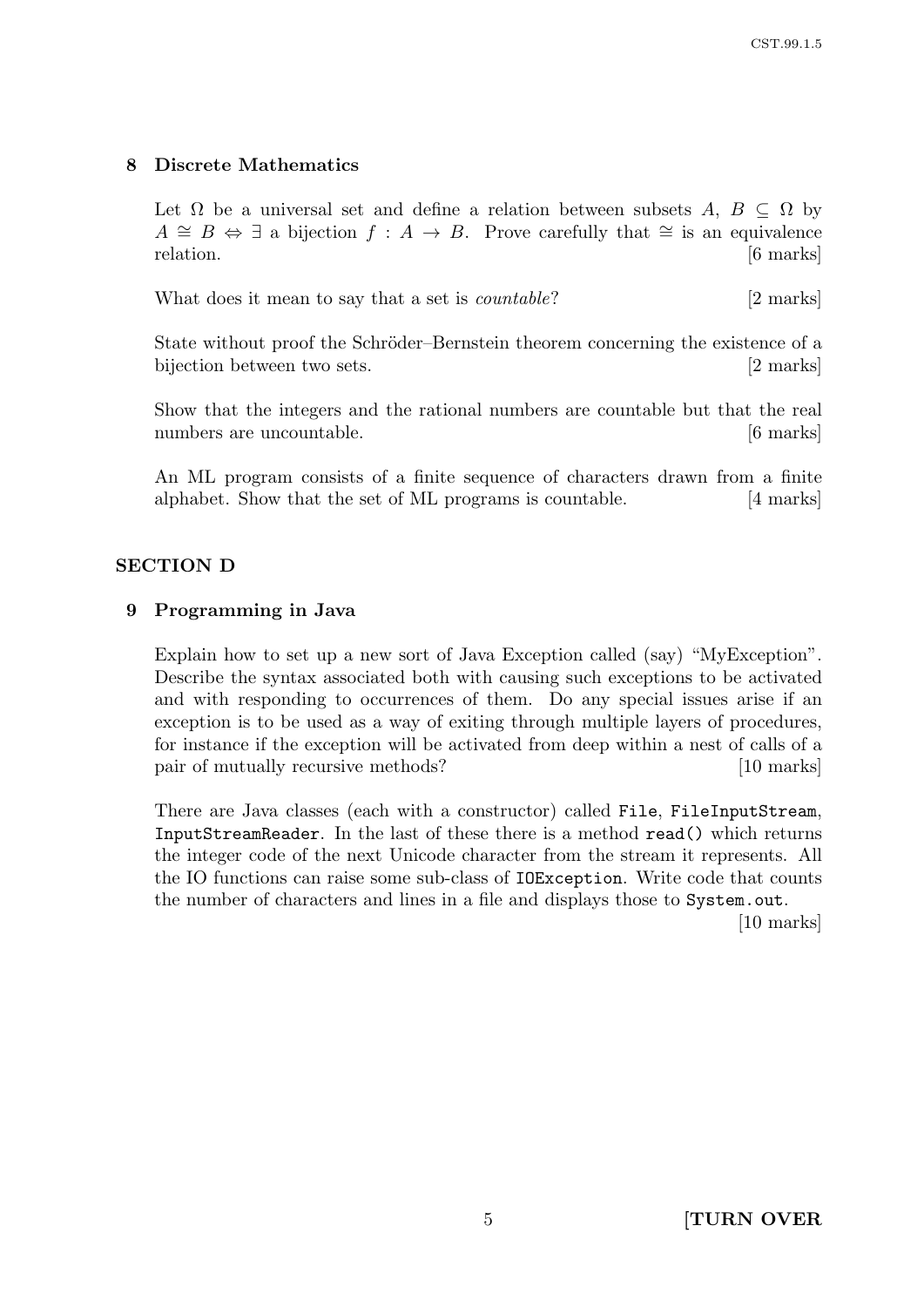# 10 Programming in Java

In the Discrete Mathematics course you learned that RSA encryption involved having a public key  $(N, e)$  where N is the product of two secret primes P and Q and  $e$  is an exponent. To encrypt a message that is represented by a number  $m$ you just compute  $m^e \mod N$ .

The Java BigInteger class contains (among others) methods called add, subtract, multiply, divide and remainder.

The class String has a method charAt that allows you to extract a character at a given position, and length to tell you how long the string is. Casting a character to an integer yields its character code.

Supposing you are given a BigInteger that represents  $N$  and an integer for  $e$ , and not using any built-in Java methods for raising numbers to powers, write code that

- (a) takes a string and encodes it as an integer; if the string contains characters  $c_0, c_1 ...$  the integer required will be  $c_0 + Kc_1 + K^2c_2 + \cdots$  with the constant  $K$  set to  $2^{16}$  so that the full Unicode character set can be accommodated; [7 marks]
- (b) encodes this number (assuming it is less than  $N$ ) using the RSA method; [7 marks]
- (c) creates an encoded string by viewing the integer as if it was written  $d_0 + Ld_1 +$  $L^2d_2 + \cdots$  with  $L = 26$  and then representing each  $d_1$  as a lower-case letter so that the 26 possible values are all accounted for. [6 marks]